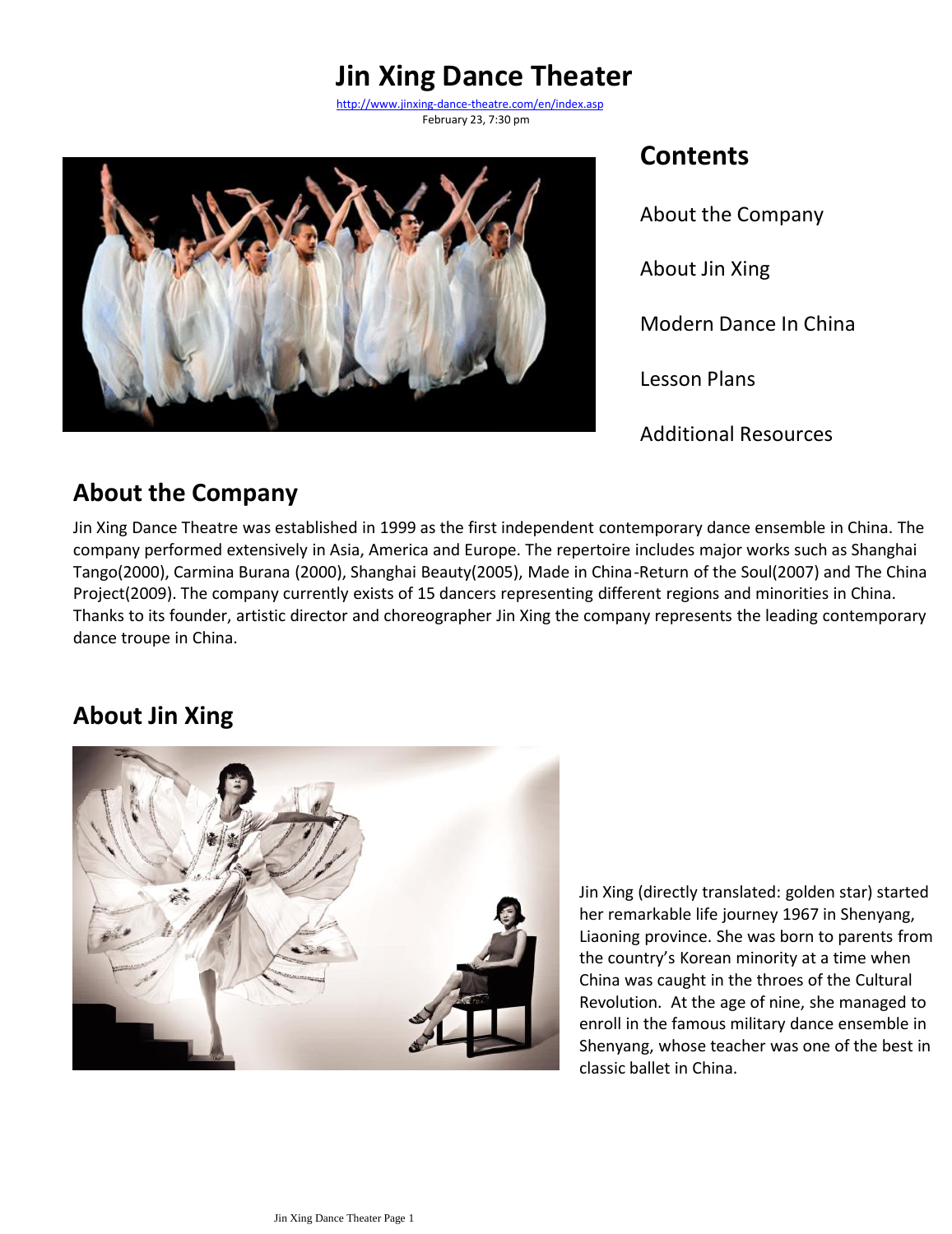At the age of 17 she received the Best Dancer of China Award. At 19 she became the first Chinese dancer to win a grant in New York from the Asian Cultural Council of America and the American Dance Festival. She studied with Martha Graham, Merce Cunningham and Jose Limon. In 1991 she won the "Best Choreographer Award" of the American Dance Festival for her creation "Half Dream". Jin Xing then decided to move to Europe. While there, she had several educational visits and appearances with various ensembles in Rome and Brussels. In 1993 Jin Xing returned to China where she became teacher for the National Choreography and Modern Dance Training workshops commissioned by the Chinese Ministry of Culture. In 1994 she resigned as Colonel from the Chinese military dance company.

This move out of the Chinese establishment didn't slow down Jin Xing. She continued her successful career with the creation of "Black and Red" which received the Ministry of Culture award. This was the first time this award was given to a contemporary dance performance. In the beginning of 1996 she founded the Beijing Modern Dance Ensemble, which was the first modern dance troupe in Beijing. Since 1999 she has lead her own "Jin Xing Dance Theatre". It is China's first independent modern dance and performing group. With excellent productions like "Shanghai Tango", and "Carmina Burana",the company is acclaimed both nationally and internationally. They have appeared in festivals such as La Biennale di Venezia, Dance Umbrella London, Impulstanz Vienna and Steps in Switzerland. Besides her achievements in the field of dance Jin Xing is also a talented jazz singer and has held lead roles in theater and movie productions.

Jin Xing founded the Shanghai Dance Festival in 2006 as part of her mission to develop Chinese culture. Her strong engagement in the cultural world received international recognition. In 2004 she was awarded as an honorary member of ELIA, the European League of Institutes of the Arts. In November 2006 she received an honorary doctoral degree from Dartington College of Arts in the UK. Jin Xing not only represents the new generation of present day China, her name is a synonym for courage, freedom, self-responsibility and the power of an artful spirit.



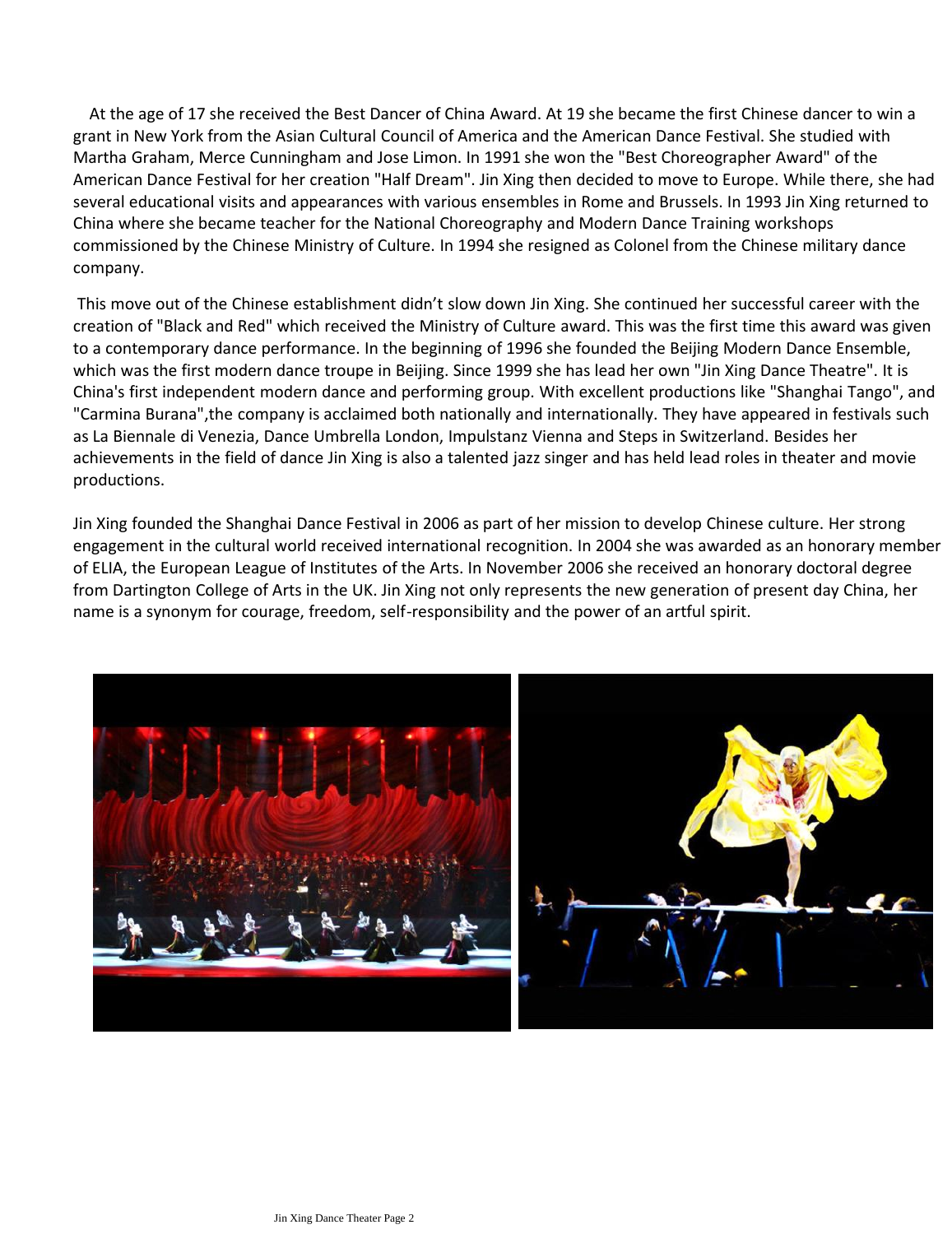### **Modern Dance in China**

Development of modern Chinese dance has followed a long and tortuous road. Broadly speaking, in the process of the development of Chinese modern and contemporary dances, it seems that all forms of dances without specific national characteristics and classical patterns could be included in Chinese Modern Dance.

Chinese modern dance pioneers like Wu Xiaobang, Dai Ailian and Jia Zuoguang had intensive professional training in western modern dances. In their dancing, they not only retain the spirit of freedom and innovation, but more importantly, they pursue the national character of China and the trends of the time and combine that with what they were taught. Dance Classics of the Chinese Nation in the 20th century represented by great works such as *March of the Volunteers*, *Song of the Guerrillas*, *Fire of Hunger*, as well as Wu Xiaobang's motto "to dance to the rhythm of the times" should be considered treasures of the Chinese Modern Dance.

At the end of the 1950s and the beginning of the 1960s, Wu Xiaobang set up the Tianma Dance Art Studio to promote his own teaching system that originated from modern dance. His works of this period include *The Great Ambuscade, Three Variations of Plum Blossom, Wild Geese Landing On the Sand*, which abide by a traditional cultural spirit. Also, we have *Shepherd Boy Learning Chinese Characters*, *Soccer Dance* and *Butterfly*, which were based on modern life. His principles of art remained the same, however, and the above-mentioned works couldn't compete with the dances he created during the Anti-Japanese War in terms of their influence. Later, the pursuit of modern dance in China faded with the closing of the *Tianma Dance Art Studio*.

Chinese modern dance began to create a new development trend at the end of the 1970s and the beginning of the 1980s with the deepening of China's reform and opening-up. It was in the recent ten years that China directly brought in "authentic" Western modern dance and started new explorations into this field. Guangzhou, the pioneer of Chinese reform and Beijing, the political capital and cultural center became the bases for modern dance.

In 1987, the first experimental modern dance class opened in Guangdong Province; in 1991, the Beijing Dance Institute officially launched the modern dance teaching and research office. Many well-known Western modern dance experts were invited to China successively to give systematic training in shape and choreography. They were Sarah Stackhouse, Ruby Shang, Douglas Nielson, Claudia Gittleman, Lucas Hoving, Birgit Akesson, Ren Lu Wang and Chang Ching, etc., from the United States, Britain, Sweden, Canada, and Australia.

Soon after, young Chinese modern dancers began to emerge on the world stage with their unique style. The pioneers were Qin Liming and Qiao Yang from the Guangdong Modern Dance Class. They clinched the gold medal of the pas de deux at the Fourth Paris International Modern Dance Contest in 1990 with the dances *Passing Voice*(choreographed by Cao Chengyuan) and *Impression of Taiji*. Later in 1994 and 1996, gold medals at the sixth and seventh Paris international modern dance contests were again snatched by Chinese Xing Liang and Sang Jijia. Aside from performing works by Cao Chengyuan, both of them presented *The Light* and *Dangling* created by themselves. To experts in world modern dance circles' surprise, Chinese artists began to rapidly enter modern dance circles with their works of international standard and the charm of the Orient.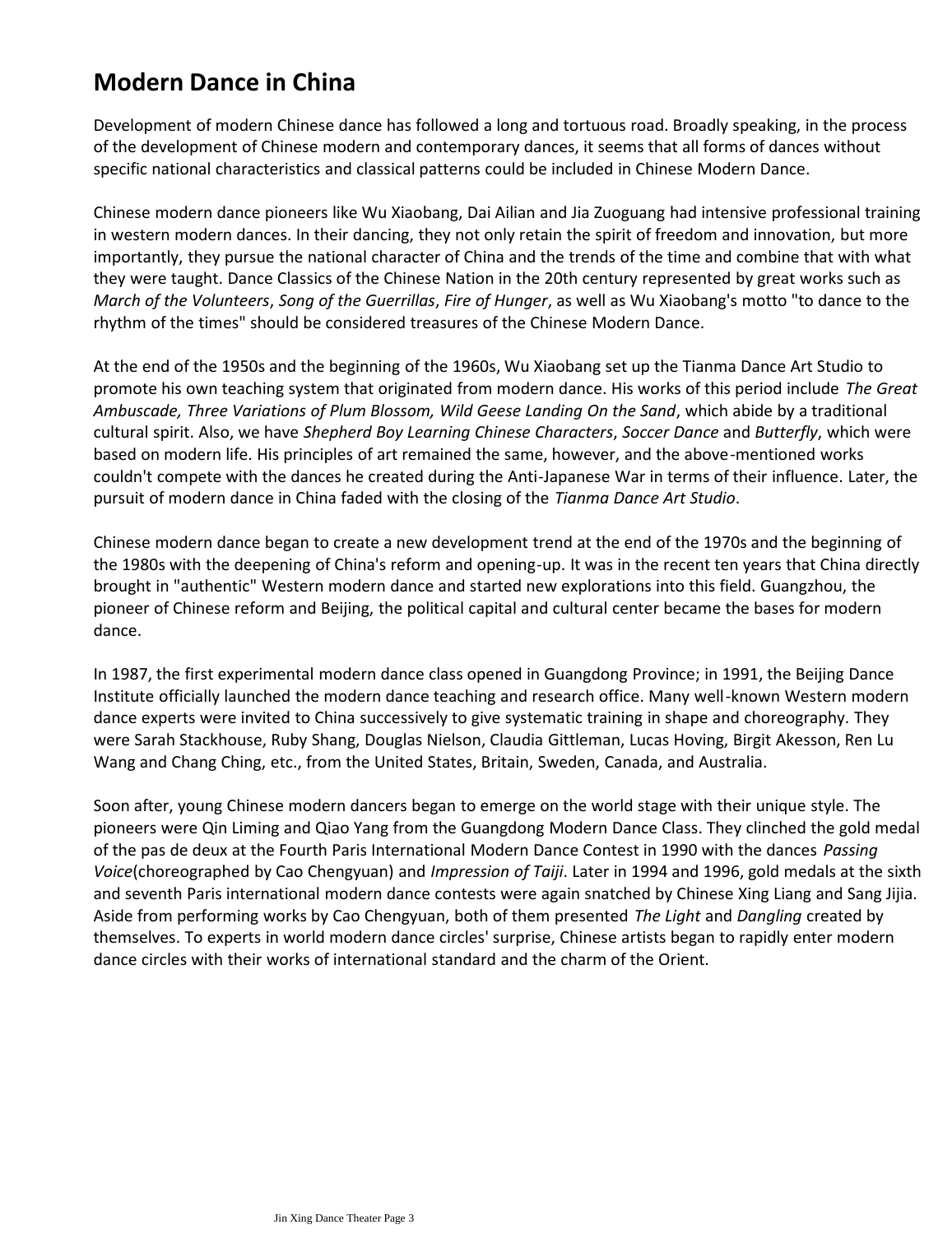### **Lesson Plans**

#### **Representation of Chinese Minority Group in Propaganda Art**

**Aim:** How have Chinese minorities been represented through propaganda art? **Objectives:** Students will examine Chinese propaganda posters from the late 1950s to the early 1980s that were aimed at minority groups. Through the analysis of these examples of propaganda art, students will examine:

- Attitudes toward ethnic minorities as reflected through the images of these groups and the purposes being served by a particular piece of propaganda
- Roles assigned to minority groups since the conception of the People's Republic of China.

**Materials:** Reproductions of Chinese propaganda posters. There are several publications on this subject. However, you can also examine images of these posters on the Internet. Two very useful websites are Stefan Landberger's Chinese Propaganda Posters Page ([www.iisg.nl/~landsberger/\)](http://www.iisg.nl/%7Elandsberger/) and Li Yu's work Representation of Ethnic Minorities in Chinese Propaganda Posters, 1957-1983 (http://mclc.osu.edu/rc/pubs/minzu/). Both sites provide analyses of the role of propaganda posters in China, as well as background information on many examples of this art.

#### **Background Information:**

Propaganda art was instrumental in the efforts to establish the foundations of the People's Republic of China. Mao Tse-tung emphasized the importance of art as a revolutionary instrument at a forum in Yenan in May of 1942:

"Comrades! You have been invited to this forum today to exchange ideas and examine the relationship between work in the literary and artistic fields, and revolutionary work in general. Our aim is to ensure that revolutionary literature and art follow the correct path of development and provide better help to other revolutionary work in facilitating the overthrow of our national enemy and the accomplishment of the task of national liberation. …The purpose of our meeting today is precisely to ensure that literature and art fit well into the whole revolutionary machine as a component part, that they operate as powerful weapons for uniting and educating the people and for attacking and destroying the enemy, and that they help the people fight the enemy with one heart and one mind."

Talks at the Yenan Forum on Literature and Art, May 2, 1942

After having served the purposes of liberation, art became the instrument to bring all the Chinese together in a nation-building effort. Minority groups had to be "educated" in order to assist in the efforts to bring progress to China.

Propaganda posters aimed at minority groups tried to communicate the idea of national unity while emphasizing the individual characteristics of each nationality (Landsberger). Peoples are shown in their traditional costumes coming together in many occasions through music and dance, maintaining their traditional way of life while attempting to achieve progress.

An examination of the symbols used in the posters, the messages these communicated and the government purposes served by this form of propaganda reveals some recurring themes. Li Yu's work established how minority groups were often associated with the themes of social prosperity, lack of progress and education, national security and national unity.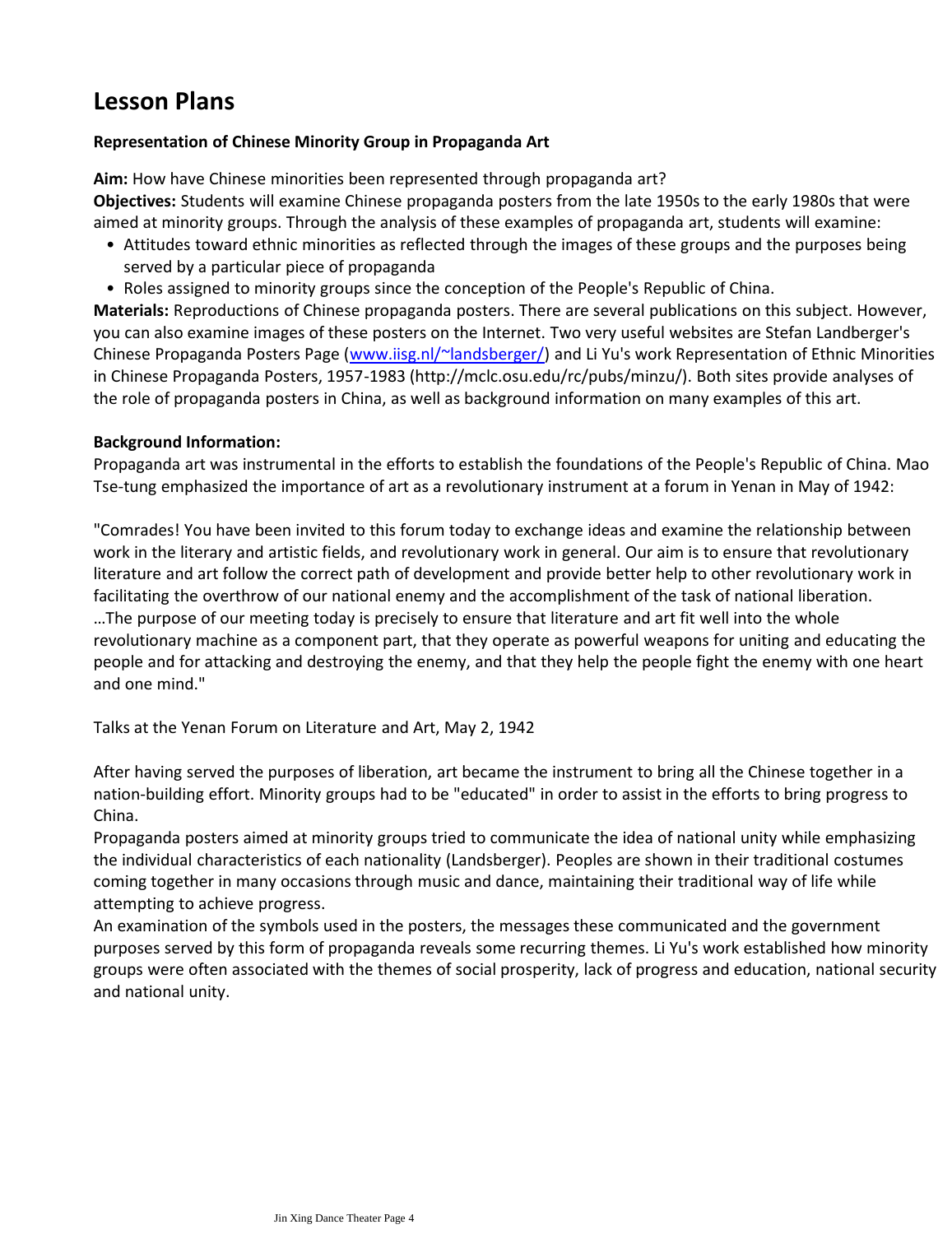#### **Motivation:**

In order to model the process of analysis of propaganda posters, an example can be shown to the class. The poster Share the Labor and Share the Fruit (1957) can be used to introduce the activity.

#### **Questions for discussion:**

- •Describe the scene depicted in this poster.
- •What are the images/symbols being used in it?
- •How are the visuals reinforcing the message of this poster?
- What do you think the Chinese government hoped that the target audience would do? What purpose was being served by this poster?
- This poster was produced in 1957. What was taking place in China during this period? Why would the government be interested in emphasizing the kind of message we see in this poster?



#### **Procedure:**

1) Students work in groups of no more than four members to analyze several posters provided by the teacher. They should be provided with a handout containing questions to facilitate the discussion. (See handout 2) 2) Each group explains the poster to the rest of the class. Images of these posters should be made into transparencies or arranged in a power-point presentation to allow the entire class to observe them closely.

#### **Summary:**

A final discussion should identify common themes in the propaganda posters:

- How were minority peoples represented in these posters?
- What do the illustrations say about the way minority peoples were perceived by the majority of the Chinese people? Are some of these perceptions still common?
- What effects do you think this kind of portrayal has had on minority peoples?

#### **Application/Follow up:**

1) Think about possible issues and concerns relevant to minority peoples in China today. Create a poster encouraging the people to address these matters.

2) Examine other Chinese propaganda posters. What attitudes and actions are these inducing?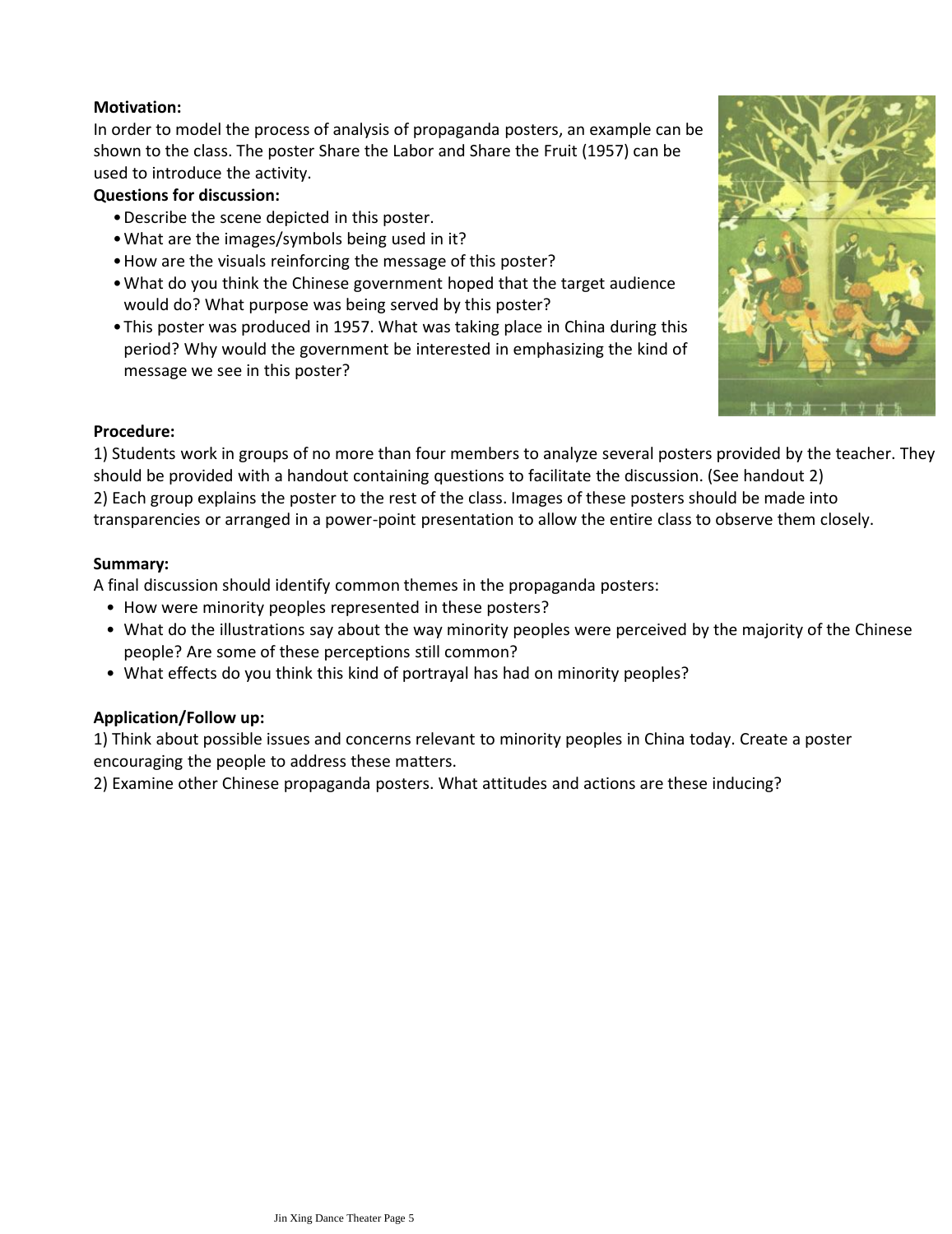## **Treasures Along the Silk Roads**

#### **Overview:**

Using slides of objects from the exhibition Monks and Merchants: Silk Road Treasures from Northwest China, Gansu and Ningxia, 4th to 7th Century, students will generate word maps that act as creative writing prompts. The archaeological finds from western China act as entry points to introduce students to the rich cultural and artistic exchanges on the Silk Roads. The students first encounter the artifacts through brainstorming through the teacher's oral prompts. The prompts are designed to encourage students to reflect on the cultures and history of the past through their own experiences and knowledge. The resulting words or phrases are used to generate original writing samples. The activity concludes with a discussion of these impressions, then returns to the artifacts' historical, cultural, and artistic contexts.

#### **Objectives:**

- Students will analyze slides of artifacts as cultural and social representations of the Silk Road civilizations
- Students will utilize the writing process to create a word map and creative writing sample using standard written language conventions
- Students will appreciate the creativity and craftsmanship of artifacts from ancient history as represented by the Monks and Merchants exhibition

#### **Grade level:**

Middle or high school students

**Time required:** 

1 - 2 class periods

#### **Materials:**

- Monks and Merchants website with art images [\(http://sites.asiasociety.org/arts/monksandmerchants/index.html\)](http://sites.asiasociety.org/arts/monksandmerchants/index.html)
- pencils
- unlined paper
- Silk Roads map ([http://www.silkroadproject.org/tabid/177/default.aspx\)](http://www.silkroadproject.org/tabid/177/default.aspx)

#### **Assessment:**

Students will generate a word map and creative writing sample from the images in the Monks and Merchants slide packet

#### **Procedure:**

1. Introduce students to the Gansu and Ningxia (pronounced Gan-soo, Ning-shah) regions of China, showing them on a map where this area is located. Explain that the slides depict artifacts found along the Silk Roads from a time span dating between the 2nd and 7th century CE. Many of the items were excavated in tombs around the region. The artifacts offer a view of life along the Silk Roads in these ancient times through pictures, models and sculptures. Some pieces represent a confluence of cultures, religions, and artistic styles. Consider the pieces as a collection of the treasure trove of artwork celebrating the exchanges across the Silk Roads.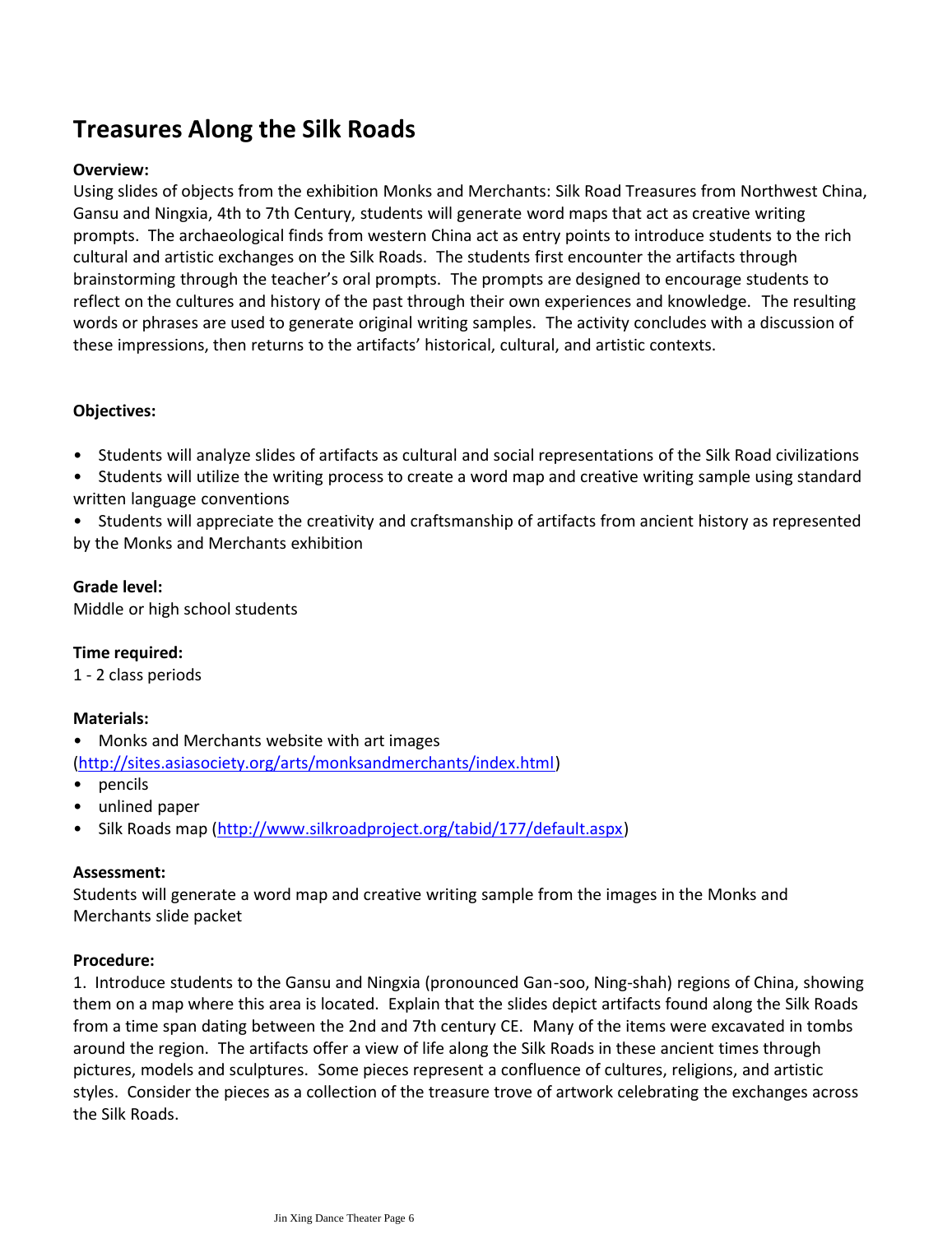2. Hand out unlined paper and pencil to each student. Explain to them that you will be showing a series of slides. For each slide, you will ask them to jot down responses to a phrase or question. The responses should not be made in a list -- spread them around the paper as a collage of words that can act as a story starter later. Slides could be shown from a few seconds to a minute, it is important for students to write the first ideas that come to mind. Impress on students that there are no "wrong" responses. The word map will act as a writing tool for a story or poem later.

3. Show slides one by one. For each slide read the prompts, allowing at least five seconds for each response. Have students generate word maps as you read the prompts. Do NOT read the descriptions of the artifacts to the students at this time.

4. Ask students to use their word maps to generate a poem or short story based on one or more of the word prompts and the slides that were shown.

5. When students have completed writing, have them share the products with the class.

6. Show students the slides one more time. This time, read the descriptions of the artifacts to the students as they are presented. You may choose to generate more imaginative responses from the students by using both the writing samples and the descriptions of the objects. Highlight the importance of art as representations of life and culture, and how the diversity of artifacts indicate the movement of people and the exchange of goods and ideas on the Silk Roads.

#### **Background information about burial objects in ancient China:**

As early as the Neolithic period (8th to 2nd millennium BCE), Chinese tombs were furnished with grave goods like pottery, tools, weapons, and even horses and human sacrifices. Scholars believe that this practice indicated a belief in the afterlife. By the 5th century BCE, animal and human sacrifices were replaced by clay models while certain luxury items and daily necessities continued to be buried with the deceased. Many clay models are in the shape of servants, buildings, and other daily necessities. For archaeologists, the tombs and their burial objects became a sort of time capsule, as they are primary sources of information about daily lives in ancient China.

#### **Slide 1: [Striding cavalry horse](http://sites.asiasociety.org/arts/monksandmerchants/img/hh_pic01_lg.jpg)**

Horses held special importance along the Silk Road, as the work animals of the nomadic people and, as with this figure, as part of a military force. These animals were vital to maintaining Chinese military strength. In 2nd century BCE, military expeditions to Central Asia brought stories about the so-called "blood sweating" horses with exceptional stamina and speed. The quest to possess the best horses was one of the reasons for Chinese military and diplomatic missions to Central Asia. This bronze figure of a horse was found in a tomb as part of a large procession of model horses, mounted warriors, chariots, and escorts.

Eastern Han dynasty, 2nd century CE Bronze Height: 36.5 cm Excavated from a tomb in Gansu province

Prompts: What is one adjective to describe the character of the horse?

Where would you like to ride this horse?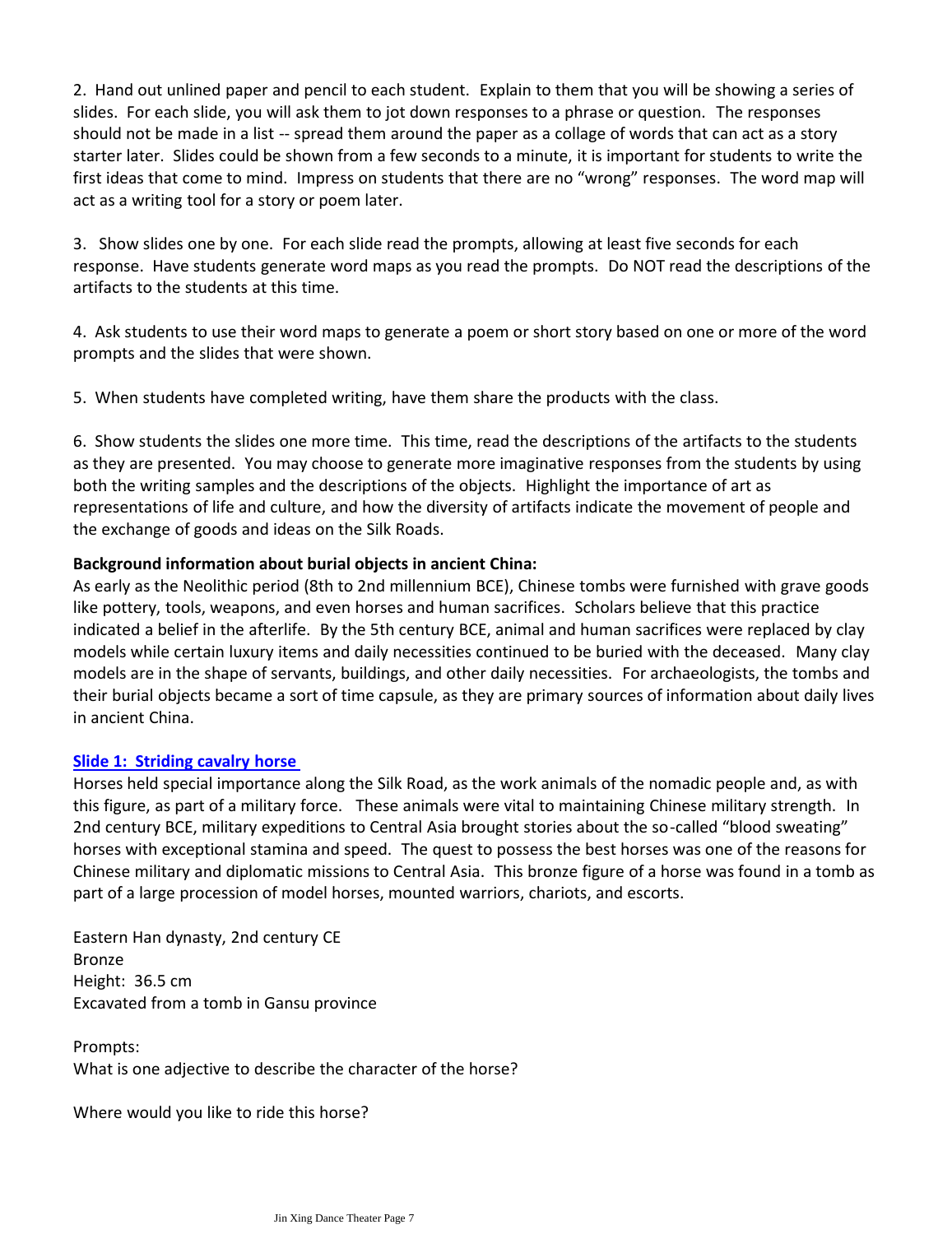#### **Slide 2: [Tomb brick with scenes of animal husbandry](http://sites.asiasociety.org/arts/monksandmerchants/img/hh_pic05_lg.jpg)**

A herder looks after his goats and two oxen on this brick that was excavated from a burial site. This is one of many bricks from the interior of the tomb that had pictures of daily life painted on them.

Six dynasties period, c. 220-317 Clay with pigments Height: 17 cm; Length: 43.5 cm; thickness; 4.8 cm Excavated from a tomb in Jiayuguan (Jah-yu-gewan), Gansu province

Prompts: What did the man call to his animals?

What are two products that came from these animals?

#### **Slide 3: [Cavalryman and horse](http://sites.asiasociety.org/arts/monksandmerchants/rulers.htm)**

This clay figure shows both man and horse covered with armor. This clay figure was likely shaped in a mold, worked by hand and then placed in a kiln for firing at temperatures between 800 °C and 1100 °C before the finished paint.

Six dynasties period, c. 386-535 Clay with pigment Height: 43.5 cm. Length: 43.8 cm

Prompts:

What were the words this man said to his family before he left?

What are two items the man carried with him?

#### **Slide 4: [Dancing Central Asian figure](http://sites.asiasociety.org/arts/monksandmerchants/img/in_pic04_lg.jpg)**

The costume of this figure tells us that this is a Sogdian (pronounced Sog-di-en). Sogdians were people who inhabited an area called Sogdiana, in modern-day Uzbekistan and Tajikistan. They were important merchants on the Silk Roads. In Chinese courts of the Tang dynasty, the most valued dancers were Sogdians. Notice the figure's large nose, which is another visible feature artists used to distinguish a Sogdian from a Chinese.

Tang dynasty (618-906) Bronze Height: 13.7 cm Gansu province

Prompts: What is the name of the dance this man is performing?

List two reasons for celebration.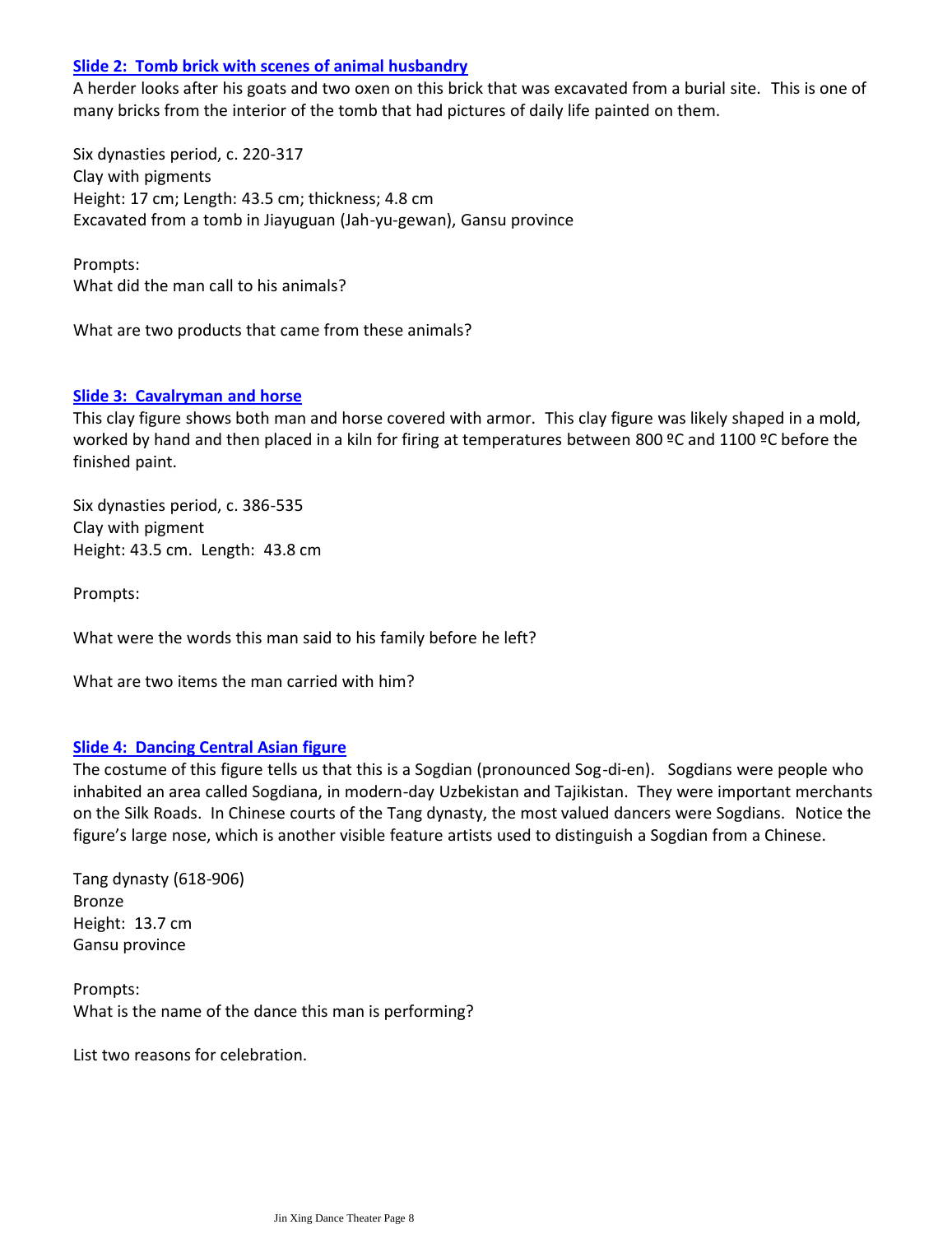#### **Slide 5: [Seated Bodhisattva](http://sites.asiasociety.org/arts/monksandmerchants/img/ct_pic01_lg.jpg)**

Buddhism, one of the world's oldest belief systems, was transmitted from India through Central Asia and into China by monks traveling with merchants and diplomats along the Silk Road routes. Monks carried portable images like this one as a visual reminder of the teachings of the Buddha, which centers on compassion and overcoming the sufferings of the world. This seated Buddhist figure wears a Chinese-styled robe rather than an Indian costume. The artists in this region consciously adopted Chinese features and adornments in their representations of the Buddha, attesting to a confluence of different cultures and artist traditions.

Six dynasties period, c. 386 - 535 White smoothsoft stone Height: 18.9 cm. Ningxia Autonomous Region

Prompts: Name the sounds of meditation

What would be the Buddha's wish for the world

#### **Slide 6: [Wall painting of an Apsara](http://sites.asiasociety.org/arts/monksandmerchants/img/ct_pic04_lg.jpg)**

What is left of this wall painting allows us to see that bright, rich colors were used to create the apsaras (pronounced ap-sa-ra), music-making celestial creatures who often accompany Buddhist deities. This fragment comes from one of the walls of the Maijishan (pronounced My-jee-shan) Caves where hundreds of religious paintings are found. Artists often depict apsaras with billowing drapery and scarves to indicate that they are in flight.

Six Dynasties period (c. 557-581) to Sui dynasty (589-618) Height: 48 cm; width: 40 cm Cave 78, Maijishan Caves, Gansu province

Prompts: What does the apsara figures see from their celestial (heavenly) stance?

What is the first line of a song the apsara might be singing?

#### **Slide 7: [Gold Byzantine Coin](http://sites.asiasociety.org/arts/monksandmerchants/img/mc_pic05_lg.jpg)**

This gold coin pictures the Byzantine emperor Justinian I. In his hand is a globe topped with a cross, signifying that the whole world is subject to him. The other side of the coin shows an angel holding a cross. This coin was excavated from the tomb of Tian Hong (pronounced Tee-en Hung) who died in 575 CE. The discovery of foreign coinage in Chinese tombs demonstrates that they may have been collected as precious objects rather than for their use-for foreign currency would have no intrinsic monetary value outside of the countries of origin on the Silk Roads.

Byzantine, 6th century Gold Weight: 2.5 g; diameter 1.65 cm Tomb of Tian Hong, Guyuan, Ningxia Autonomous Region

Prompts: What are two items this coin was used to buy?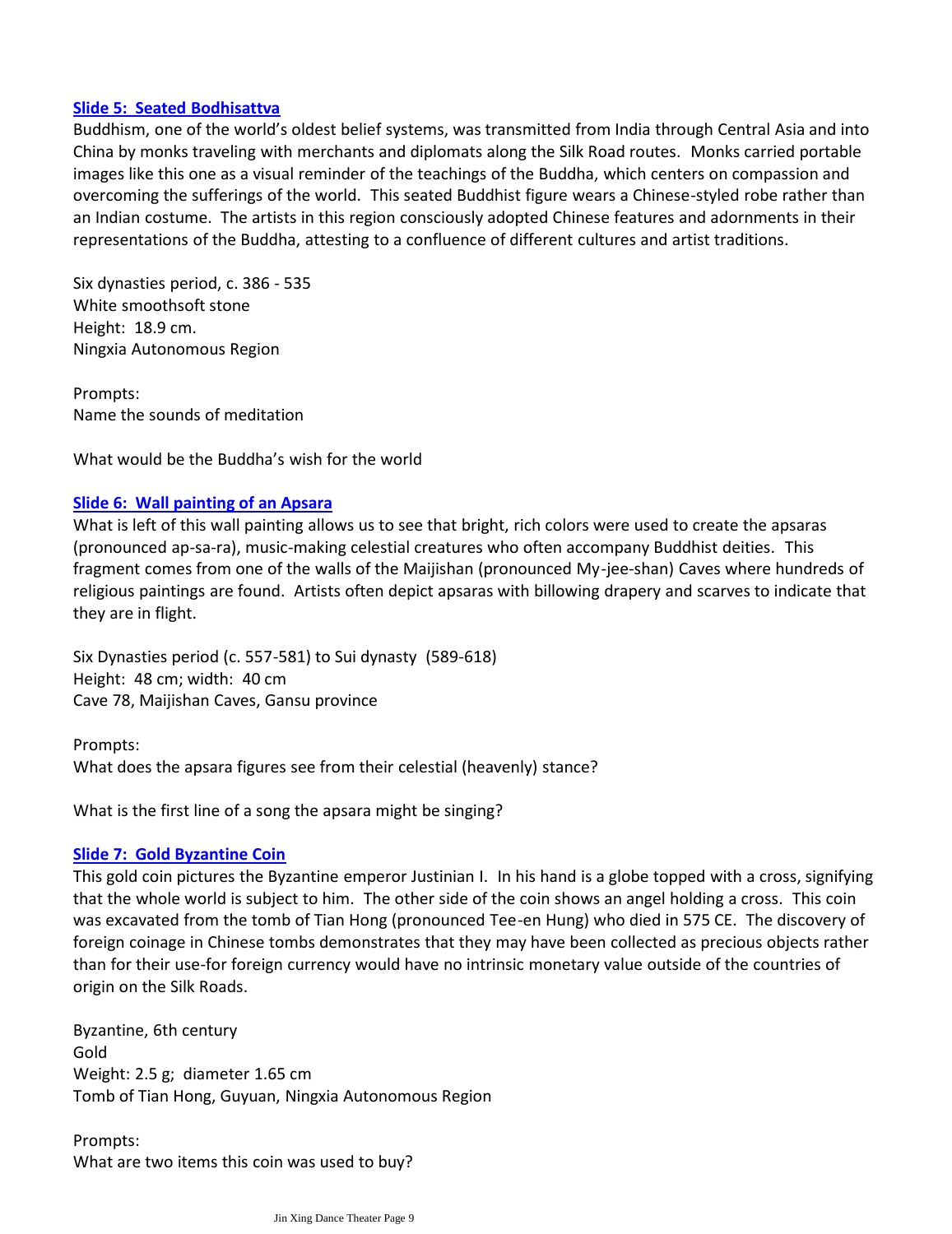What was the job of the last owner of this coin? Proceed to the last page for an extension exercises.

#### **Extensions:**

The students have given the objects an individual story or 'history' in their writing accounts. Have the students investigate the 'real history' by writing on one of the artifacts or about the time and place in which the object originated. Report findings to the class. Be certain to indicate connections to cultural, artistic, religious, and economic exchanges that these artifacts may represent.

### **Additional Resources**

#### **China From The Inside- PBS for Educators**

<http://www.pbs.org/kqed/chinainside/edlesson1.html> Comprehensive curriculum including lessons, interhttp://joslynyoung.weebly.com/east-asia-unit.htmlactive maps, quizzes, and streaming video about modern issues in China

#### **East Asia Unit- Joslyn Young**

<http://joslynyoung.weebly.com/east-asia-unit.html>

Comprehensive Unit on East Asia. Includes lesson plans on Ancient and Modern China. Complete with assessments, unit plans, and worksheets.

#### **National Geographic- China- What's Next?**

[http://ngm.nationalgeographic.com/2008/05/china/whats](http://ngm.nationalgeographic.com/2008/05/china/whats-next/hessler-text)[next/hessler-text](http://ngm.nationalgeographic.com/2008/05/china/whats-next/hessler-text) Informative article about China's rising expectations.

[http://ngm.nationalgeographic.com/video/player?titleID=1496340467](http://ngm.nationalgeographic.com/video/player?titleID=1496340467#/?titleID=china-from-above&catID=1) [#/?titleID=china-from-above&catID=1](http://ngm.nationalgeographic.com/video/player?titleID=1496340467#/?titleID=china-from-above&catID=1) Video with aerial pictures of some of China's greatest landmarks.

**Dance Magazine- "Beijing's Gone Modern"**

[http://www.dancemagazine.com/issues/February-2009/Beijings-Gone-](http://www.dancemagazine.com/issues/February-2009/Beijings-Gone-Modern)[Modern](http://www.dancemagazine.com/issues/February-2009/Beijings-Gone-Modern)

Article about the growth of modern dance in Beijing and it's history.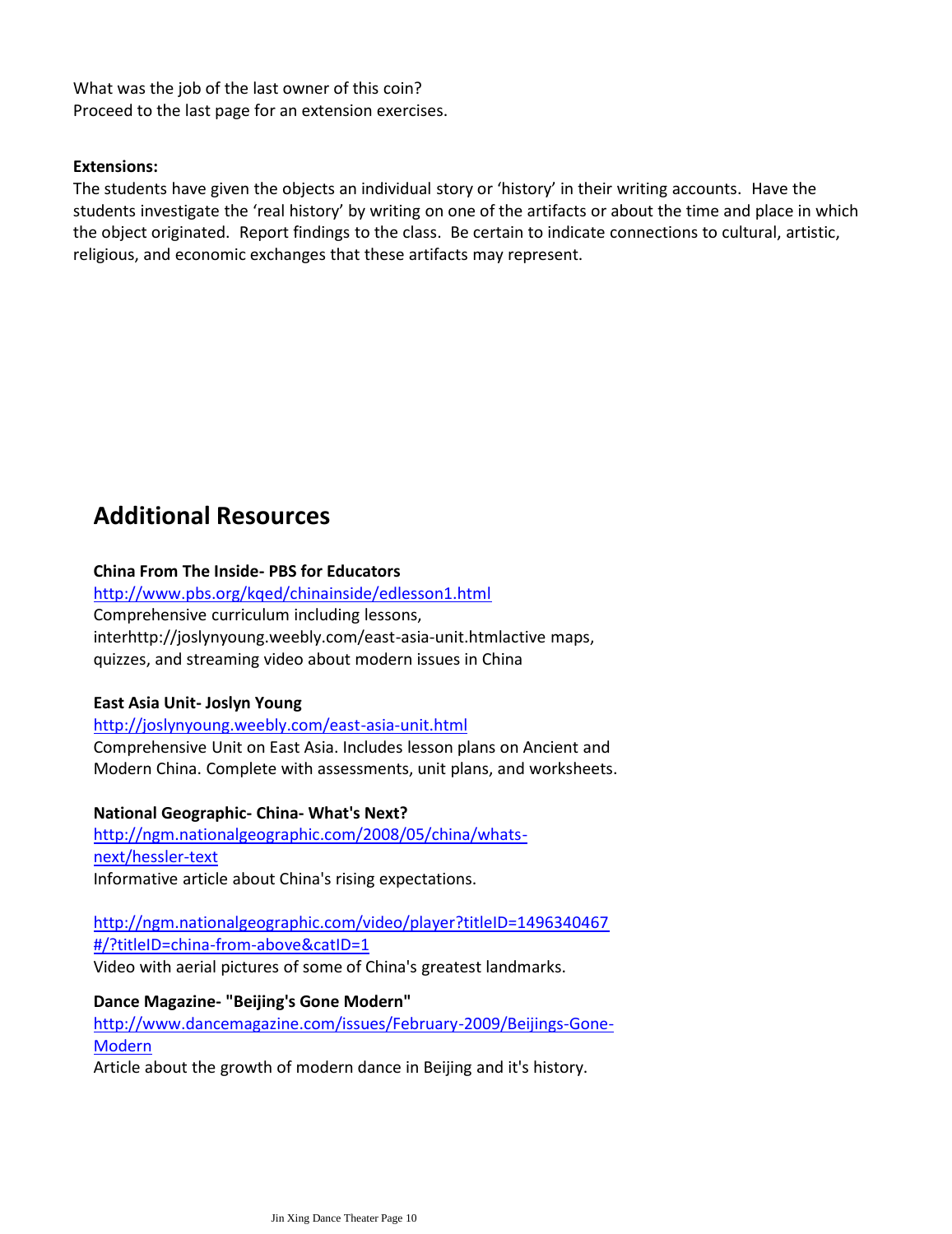# **China Cryptogram**

**Directions:** Unscramble the words by placing the correct letter in the shaded boxes. Use the numbered boxes to complete the answer to the riddle.

### RIDDLE:

There are more students of this in China than there are people in the United States.

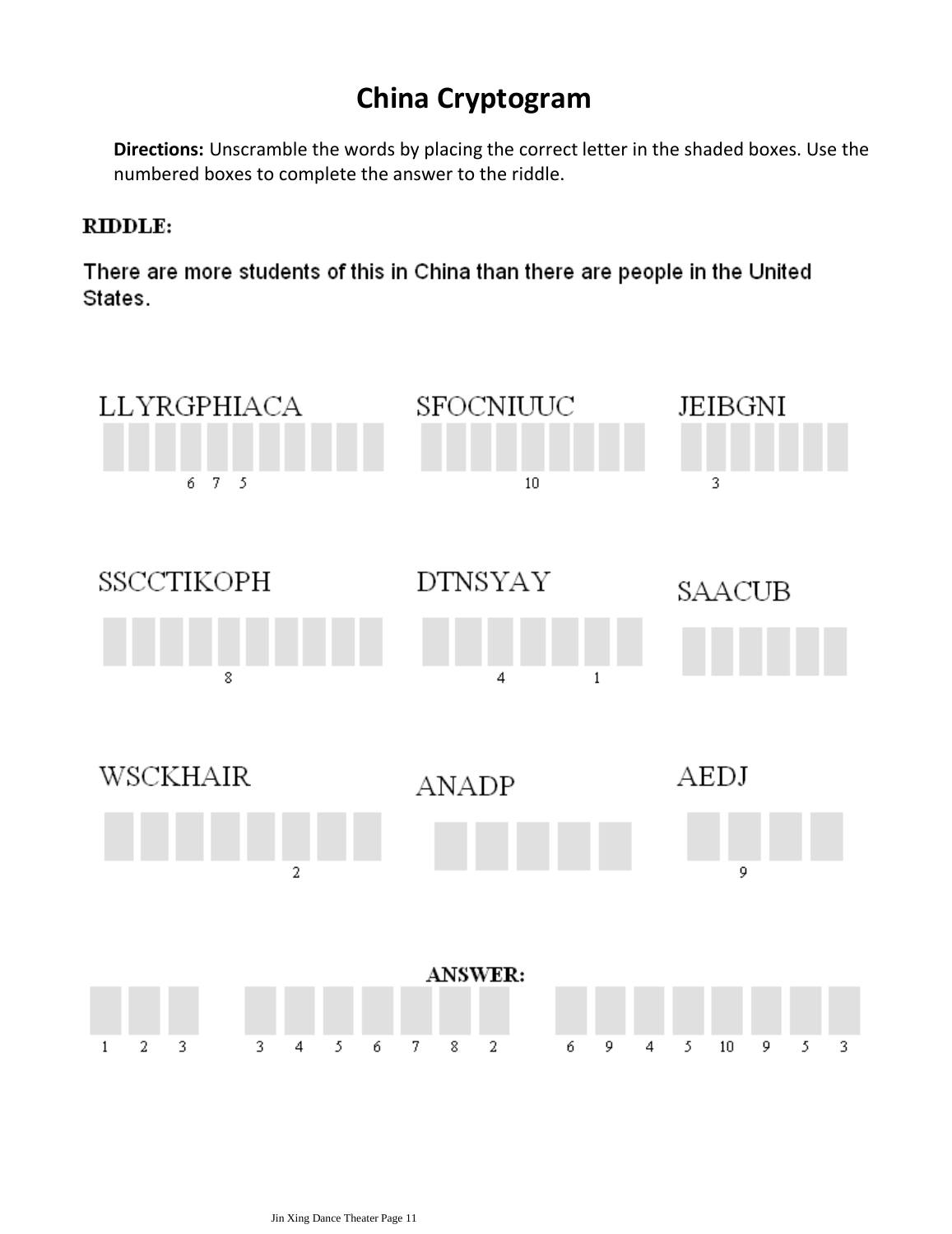#### **Analyzing Propaganda Posters**

Year it was produced:

1) What images are used in the illustration? What colors are used?

2) How is *(are)* the minority group( $s$ ) represented in the illustration?

3) What message is the illustration conveying? If you did not know the title of the poster or if you could not read the message that it contains, would you be able to describe the message that the artist was trying to convey?

4) What did the Chinese government try to encourage with the production of this poster?

5) What kinds of attitudes or ideas about minority groups is this poster reflecting?